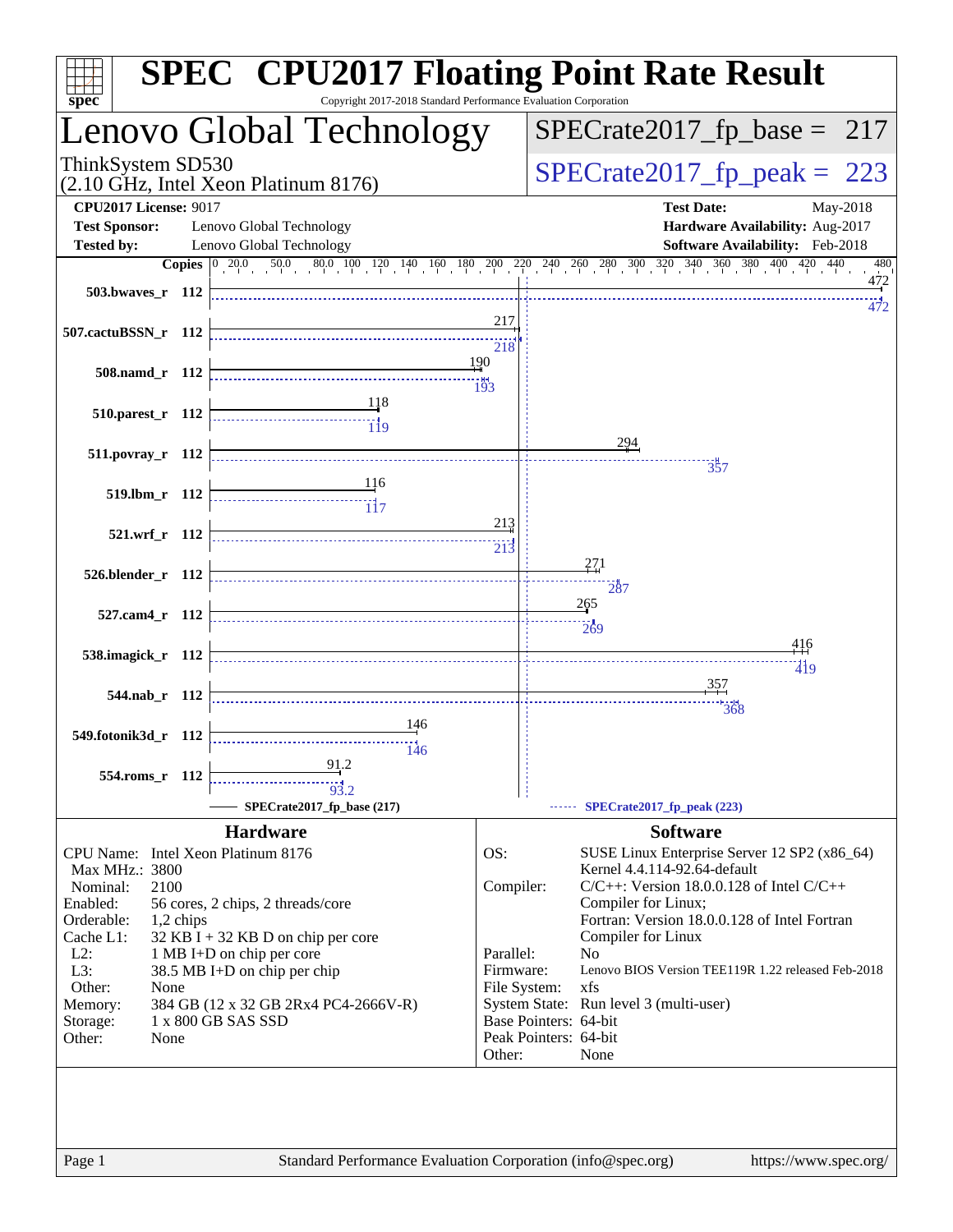

### Lenovo Global Technology

(2.10 GHz, Intel Xeon Platinum 8176)

ThinkSystem SD530<br>(2.10 GHz, Intel Xeon Platinum 8176) [SPECrate2017\\_fp\\_peak =](http://www.spec.org/auto/cpu2017/Docs/result-fields.html#SPECrate2017fppeak) 223

 $SPECTate2017_fp\_base = 217$ 

**[Test Sponsor:](http://www.spec.org/auto/cpu2017/Docs/result-fields.html#TestSponsor)** Lenovo Global Technology **[Hardware Availability:](http://www.spec.org/auto/cpu2017/Docs/result-fields.html#HardwareAvailability)** Aug-2017 **[Tested by:](http://www.spec.org/auto/cpu2017/Docs/result-fields.html#Testedby)** Lenovo Global Technology **[Software Availability:](http://www.spec.org/auto/cpu2017/Docs/result-fields.html#SoftwareAvailability)** Feb-2018

**[CPU2017 License:](http://www.spec.org/auto/cpu2017/Docs/result-fields.html#CPU2017License)** 9017 **[Test Date:](http://www.spec.org/auto/cpu2017/Docs/result-fields.html#TestDate)** May-2018

#### **[Results Table](http://www.spec.org/auto/cpu2017/Docs/result-fields.html#ResultsTable)**

|                          | <b>Base</b>   |                |            |                |       |                | <b>Peak</b> |               |                |              |                |              |                |              |
|--------------------------|---------------|----------------|------------|----------------|-------|----------------|-------------|---------------|----------------|--------------|----------------|--------------|----------------|--------------|
| <b>Benchmark</b>         | <b>Copies</b> | <b>Seconds</b> | Ratio      | <b>Seconds</b> | Ratio | <b>Seconds</b> | Ratio       | <b>Copies</b> | <b>Seconds</b> | <b>Ratio</b> | <b>Seconds</b> | <b>Ratio</b> | <b>Seconds</b> | <b>Ratio</b> |
| 503.bwayes_r             | 112           | 2381           | 472        | 2377           | 472   | 2381           | 472         | 112           | 2379           | 472          | 2379           | 472          | 2381           | 472          |
| 507.cactuBSSN r          | 112           | 653            | <b>217</b> | 662            | 214   | 651            | 218         | 112           | 649            | 219          | 649            | 218          | 660            | 215          |
| $508$ .namd $r$          | 112           | 561            | <b>190</b> | 573            | 186   | 557            | 191         | 112           | 556            | 191          | 543            | 196          | 551            | <b>193</b>   |
| $510.parest_r$           | 112           | 2463           | 119        | 2484           | 118   | 2474           | 118         | 112           | 2477           | 118          | 2461           | 119          | 2471           | <u>119</u>   |
| 511.povray_r             | 112           | 891            | 294        | 894            | 293   | 867            | 302         | 112           | <b>732</b>     | 357          | 735            | 356          | 731            | 358          |
| $519$ .lbm $r$           | 112           | 1017           | 116        | 1016           | 116   | 1016           | 116         | 112           | 1012           | 117          | 1013           | 117          | 1012           | <b>117</b>   |
| $521$ .wrf r             | 112           | 1188           | 211        | 1177           | 213   | 1179           | 213         | 112           | 1174           | 214          | 1177           | 213          | 1175           | 213          |
| 526.blender r            | 112           | 629            | 271        | 642            | 266   | 624            | 273         | 112           | <u>593</u>     | 287          | 596            | 286          | 593            | 288          |
| 527.cam4 r               | 112           | 737            | 266        | 741            | 264   | 739            | 265         | 112           | 727            | 269          | 728            | 269          | 725            | 270          |
| 538.imagick_r            | 112           | 669            | 416        | 679            | 410   | 663            | 420         | 112           | 671            | 415          | 665            | 419          | 665            | 419          |
| $544$ .nab r             | 112           | 528            | 357        | 542            | 348   | 519            | 363         | 112           | 525            | 359          | 508            | 371          | 512            | 368          |
| 549.fotonik3d r          | 112           | 2998           | 146        | 2998           | 146   | 2998           | 146         | 112           | 2998           | 146          | 2997           | 146          | 2998           | <b>146</b>   |
| 554.roms r               | 112           | 1945           | 91.5       | 1952           | 91.2  | 1954           | 91.1        | 112           | 1908           | 93.3         | <b>1910</b>    | 93.2         | 1913           | 93.0         |
| $SPECrate2017$ fp base = |               |                | 217        |                |       |                |             |               |                |              |                |              |                |              |

**[SPECrate2017\\_fp\\_peak =](http://www.spec.org/auto/cpu2017/Docs/result-fields.html#SPECrate2017fppeak) 223**

Results appear in the [order in which they were run.](http://www.spec.org/auto/cpu2017/Docs/result-fields.html#RunOrder) Bold underlined text [indicates a median measurement.](http://www.spec.org/auto/cpu2017/Docs/result-fields.html#Median)

#### **[Submit Notes](http://www.spec.org/auto/cpu2017/Docs/result-fields.html#SubmitNotes)**

 The numactl mechanism was used to bind copies to processors. The config file option 'submit' was used to generate numactl commands to bind each copy to a specific processor. For details, please see the config file.

#### **[Operating System Notes](http://www.spec.org/auto/cpu2017/Docs/result-fields.html#OperatingSystemNotes)**

Stack size set to unlimited using "ulimit -s unlimited"

#### **[General Notes](http://www.spec.org/auto/cpu2017/Docs/result-fields.html#GeneralNotes)**

Environment variables set by runcpu before the start of the run: LD\_LIBRARY\_PATH = "/home/cpu2017.1.0.2.ic18.0/lib/ia32:/home/cpu2017.1.0.2.ic18.0/lib/intel64" LD\_LIBRARY\_PATH = "\$LD\_LIBRARY\_PATH:/home/cpu2017.1.0.2.ic18.0/je5.0.1-32:/home/cpu2017.1.0.2.ic18.0/je5.0.1-64" Binaries compiled on a system with 1x Intel Core i7-4790 CPU + 32GB RAM memory using Redhat Enterprise Linux 7.4 Transparent Huge Pages enabled by default Prior to runcpu invocation Filesystem page cache synced and cleared with: sync; echo 3> /proc/sys/vm/drop\_caches runcpu command invoked through numactl i.e.: numactl --interleave=all runcpu <etc> Yes: The test sponsor attests, as of date of publication, that CVE-2017-5754 (Meltdown) is mitigated in the system as tested and documented.

**(Continued on next page)**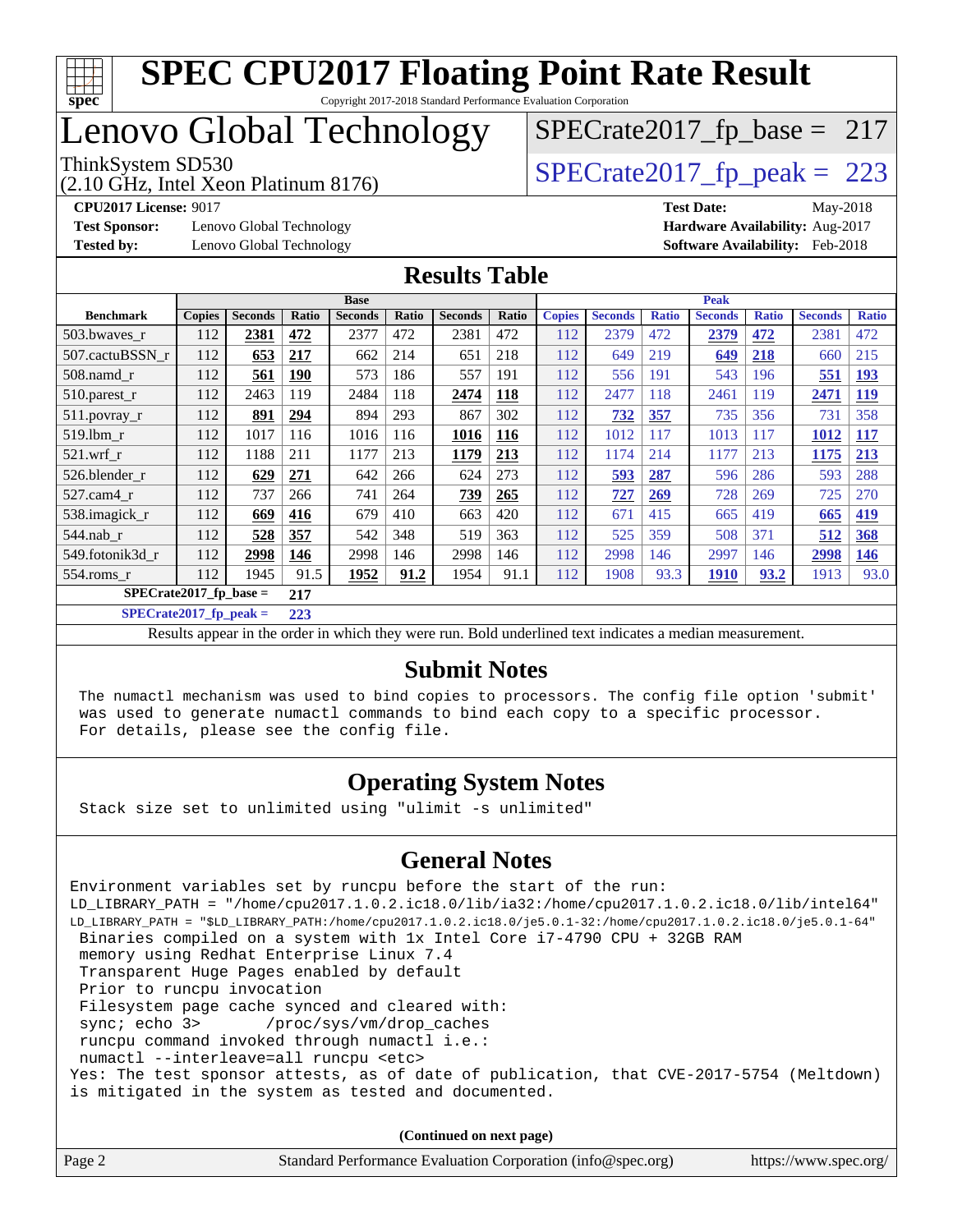

Copyright 2017-2018 Standard Performance Evaluation Corporation

### Lenovo Global Technology

(2.10 GHz, Intel Xeon Platinum 8176)

ThinkSystem SD530<br>  $(2.10 \text{ GHz})$  Intel Year Platinum 8176)<br>  $\text{SPECrate2017\_fp\_peak} = 223$ 

 $SPECTate2017_fp\_base = 217$ 

**[Test Sponsor:](http://www.spec.org/auto/cpu2017/Docs/result-fields.html#TestSponsor)** Lenovo Global Technology **[Hardware Availability:](http://www.spec.org/auto/cpu2017/Docs/result-fields.html#HardwareAvailability)** Aug-2017 **[Tested by:](http://www.spec.org/auto/cpu2017/Docs/result-fields.html#Testedby)** Lenovo Global Technology **[Software Availability:](http://www.spec.org/auto/cpu2017/Docs/result-fields.html#SoftwareAvailability)** Feb-2018

**[CPU2017 License:](http://www.spec.org/auto/cpu2017/Docs/result-fields.html#CPU2017License)** 9017 **[Test Date:](http://www.spec.org/auto/cpu2017/Docs/result-fields.html#TestDate)** May-2018

#### **[General Notes \(Continued\)](http://www.spec.org/auto/cpu2017/Docs/result-fields.html#GeneralNotes)**

Yes: The test sponsor attests, as of date of publication, that CVE-2017-5753 (Spectre variant 1) is mitigated in the system as tested and documented. Yes: The test sponsor attests, as of date of publication, that CVE-2017-5715 (Spectre variant 2) is mitigated in the system as tested and documented.

#### **[Platform Notes](http://www.spec.org/auto/cpu2017/Docs/result-fields.html#PlatformNotes)**

Page 3 Standard Performance Evaluation Corporation [\(info@spec.org\)](mailto:info@spec.org) <https://www.spec.org/> BIOS configuration: Choose Operating Mode set to Maximum Performance SNC set to Enable Hardware Prefetcher set to Disable MONITOR/MWAIT set to Enable Execute Disable Bit set to Disable Intel Virtualization Technology set to Disable DCA set to Enable Sysinfo program /home/cpu2017.1.0.2.ic18.0/bin/sysinfo Rev: r5797 of 2017-06-14 96c45e4568ad54c135fd618bcc091c0f running on linux-6zlr Thu May 17 11:01:09 2018 SUT (System Under Test) info as seen by some common utilities. For more information on this section, see <https://www.spec.org/cpu2017/Docs/config.html#sysinfo> From /proc/cpuinfo model name : Intel(R) Xeon(R) Platinum 8176 CPU @ 2.10GHz 2 "physical id"s (chips) 112 "processors" cores, siblings (Caution: counting these is hw and system dependent. The following excerpts from /proc/cpuinfo might not be reliable. Use with caution.) cpu cores : 28 siblings : 56 physical 0: cores 0 1 2 3 4 5 6 8 9 10 11 12 13 14 16 17 18 19 20 21 22 24 25 26 27 28 29 30 physical 1: cores 0 1 2 3 4 5 6 8 9 10 11 12 13 14 16 17 18 19 20 21 22 24 25 26 27 28 29 30 From lscpu: Architecture: x86\_64<br>
CPU op-mode(s): 32-bit, 64-bit CPU op-mode $(s)$ : Byte Order: Little Endian CPU(s): 112 On-line CPU(s) list: 0-111 Thread(s) per core: 2 Core(s) per socket: 28 Socket(s): 2 NUMA node(s): 4 **(Continued on next page)**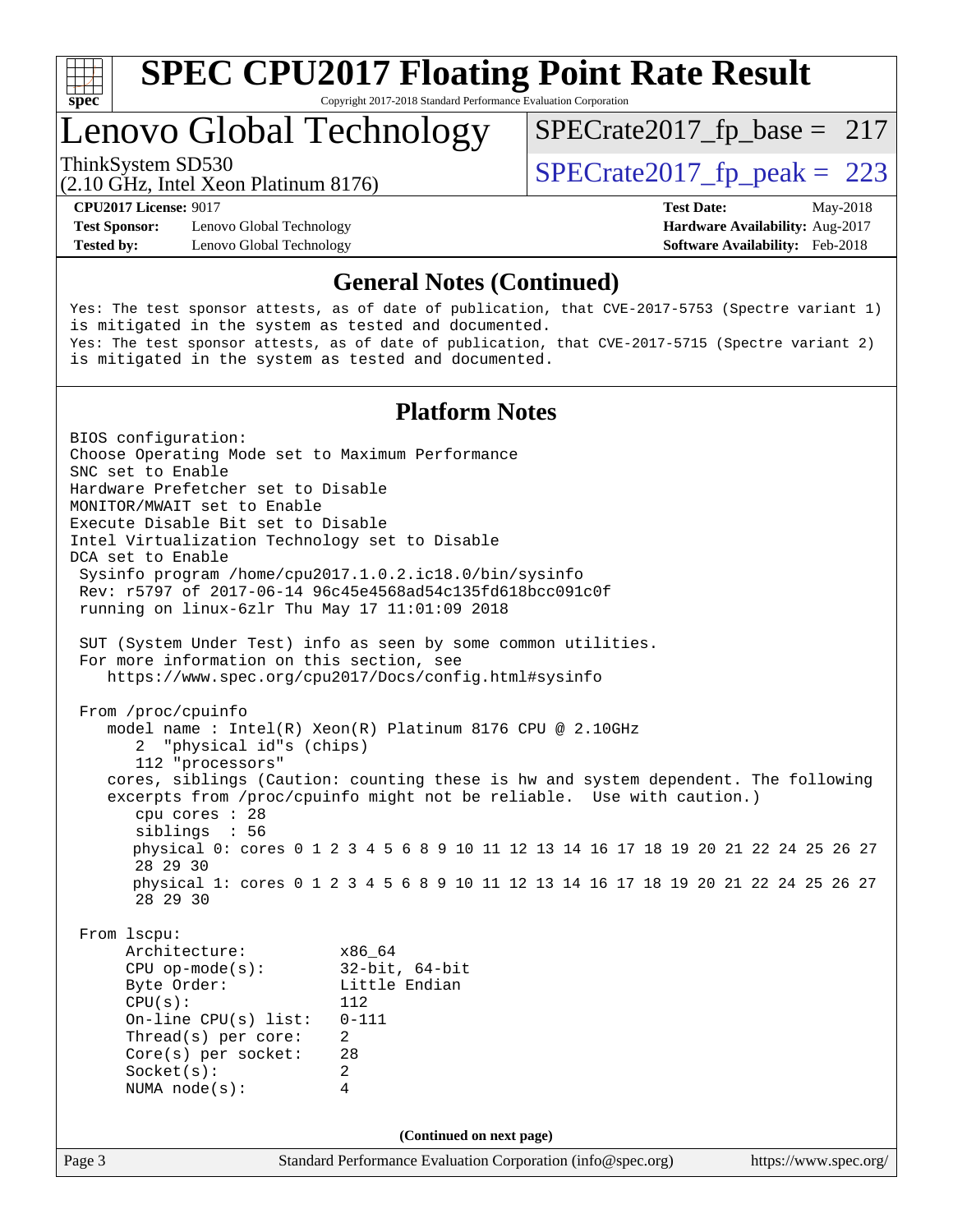

Copyright 2017-2018 Standard Performance Evaluation Corporation

### Lenovo Global Technology

(2.10 GHz, Intel Xeon Platinum 8176)

ThinkSystem SD530<br>  $(2.10 \text{ GHz})$  Intel Xeon Platinum 8176) [SPECrate2017\\_fp\\_peak =](http://www.spec.org/auto/cpu2017/Docs/result-fields.html#SPECrate2017fppeak) 223 [SPECrate2017\\_fp\\_base =](http://www.spec.org/auto/cpu2017/Docs/result-fields.html#SPECrate2017fpbase) 217

**[Test Sponsor:](http://www.spec.org/auto/cpu2017/Docs/result-fields.html#TestSponsor)** Lenovo Global Technology **[Hardware Availability:](http://www.spec.org/auto/cpu2017/Docs/result-fields.html#HardwareAvailability)** Aug-2017 **[Tested by:](http://www.spec.org/auto/cpu2017/Docs/result-fields.html#Testedby)** Lenovo Global Technology **[Software Availability:](http://www.spec.org/auto/cpu2017/Docs/result-fields.html#SoftwareAvailability)** Feb-2018

**[CPU2017 License:](http://www.spec.org/auto/cpu2017/Docs/result-fields.html#CPU2017License)** 9017 **[Test Date:](http://www.spec.org/auto/cpu2017/Docs/result-fields.html#TestDate)** May-2018

#### **[Platform Notes \(Continued\)](http://www.spec.org/auto/cpu2017/Docs/result-fields.html#PlatformNotes)**

| CPU family:<br>Model:                           | 6<br>85                                                                                                                                                                    |  |  |  |  |
|-------------------------------------------------|----------------------------------------------------------------------------------------------------------------------------------------------------------------------------|--|--|--|--|
| Model name:<br>Stepping:                        | $Intel(R) Xeon(R) Platinum 8176 CPU @ 2.10GHz$<br>4                                                                                                                        |  |  |  |  |
| CPU MHz:                                        | 2095.074                                                                                                                                                                   |  |  |  |  |
| BogoMIPS:                                       | 4190.14                                                                                                                                                                    |  |  |  |  |
| Virtualization:                                 | $VT - x$                                                                                                                                                                   |  |  |  |  |
| L1d cache:<br>Lli cache:                        | 32K<br>32K                                                                                                                                                                 |  |  |  |  |
| $L2$ cache:                                     | 1024K                                                                                                                                                                      |  |  |  |  |
| L3 cache:                                       | 39424K                                                                                                                                                                     |  |  |  |  |
| NUMA $node0$ $CPU(s)$ :                         | $0-3, 7-9, 14-17, 21-23, 56-59, 63-65, 70-73, 77-79$                                                                                                                       |  |  |  |  |
| NUMA nodel $CPU(s):$<br>NUMA $node2$ $CPU(s)$ : | $4-6$ , 10-13, 18-20, 24-27, 60-62, 66-69, 74-76, 80-83<br>28-31, 35-37, 42-45, 49-51, 84-87, 91-93, 98-101, 105-107                                                       |  |  |  |  |
| NUMA $node3$ $CPU(s):$                          | 32-34, 38-41, 46-48, 52-55, 88-90, 94-97, 102-104, 108-111                                                                                                                 |  |  |  |  |
| Flags:                                          | fpu vme de pse tsc msr pae mce cx8 apic sep mtrr pge mca cmov                                                                                                              |  |  |  |  |
|                                                 | pat pse36 clflush dts acpi mmx fxsr sse sse2 ss ht tm pbe syscall nx pdpelgb rdtscp                                                                                        |  |  |  |  |
|                                                 | lm constant_tsc art arch_perfmon pebs bts rep_good nopl xtopology nonstop_tsc                                                                                              |  |  |  |  |
|                                                 | aperfmperf eagerfpu pni pclmulqdq dtes64 monitor ds_cpl vmx smx est tm2 ssse3 sdbg<br>fma cx16 xtpr pdcm pcid dca sse4_1 sse4_2 x2apic movbe popcnt tsc_deadline_timer aes |  |  |  |  |
|                                                 | xsave avx f16c rdrand lahf_lm abm 3dnowprefetch ida arat epb invpcid_single pln pts                                                                                        |  |  |  |  |
|                                                 | dtherm intel_pt rsb_ctxsw spec_ctrl retpoline kaiser tpr_shadow vnmi flexpriority                                                                                          |  |  |  |  |
|                                                 | ept vpid fsgsbase tsc adjust bmil hle avx2 smep bmi2 erms invpcid rtm cgm mpx                                                                                              |  |  |  |  |
| xsavec xgetbvl cqm_llc cqm_occup_llc            | avx512f avx512dq rdseed adx smap clflushopt clwb avx512cd avx512bw avx512vl xsaveopt                                                                                       |  |  |  |  |
|                                                 |                                                                                                                                                                            |  |  |  |  |
| /proc/cpuinfo cache data                        |                                                                                                                                                                            |  |  |  |  |
| cache size : 39424 KB                           |                                                                                                                                                                            |  |  |  |  |
|                                                 | From numactl --hardware WARNING: a numactl 'node' might or might not correspond to a                                                                                       |  |  |  |  |
| physical chip.                                  |                                                                                                                                                                            |  |  |  |  |
| $available: 4 nodes (0-3)$                      | node 0 cpus: 0 1 2 3 7 8 9 14 15 16 17 21 22 23 56 57 58 59 63 64 65 70 71 72 73 77 78                                                                                     |  |  |  |  |
| 79                                              |                                                                                                                                                                            |  |  |  |  |
| node 0 size: 96355 MB                           |                                                                                                                                                                            |  |  |  |  |
| node 0 free: 96074 MB                           |                                                                                                                                                                            |  |  |  |  |
| 82 83                                           | node 1 cpus: 4 5 6 10 11 12 13 18 19 20 24 25 26 27 60 61 62 66 67 68 69 74 75 76 80 81                                                                                    |  |  |  |  |
| node 1 size: 96753 MB                           |                                                                                                                                                                            |  |  |  |  |
| node 1 free: 96450 MB                           |                                                                                                                                                                            |  |  |  |  |
| 101 105 106 107                                 | node 2 cpus: 28 29 30 31 35 36 37 42 43 44 45 49 50 51 84 85 86 87 91 92 93 98 99 100                                                                                      |  |  |  |  |
| node 2 size: 96753 MB                           |                                                                                                                                                                            |  |  |  |  |
| node 2 free: 96535 MB                           |                                                                                                                                                                            |  |  |  |  |
|                                                 | node 3 cpus: 32 33 34 38 39 40 41 46 47 48 52 53 54 55 88 89 90 94 95 96 97 102 103 104                                                                                    |  |  |  |  |
| 108 109 110 111                                 |                                                                                                                                                                            |  |  |  |  |
| (Continued on next page)                        |                                                                                                                                                                            |  |  |  |  |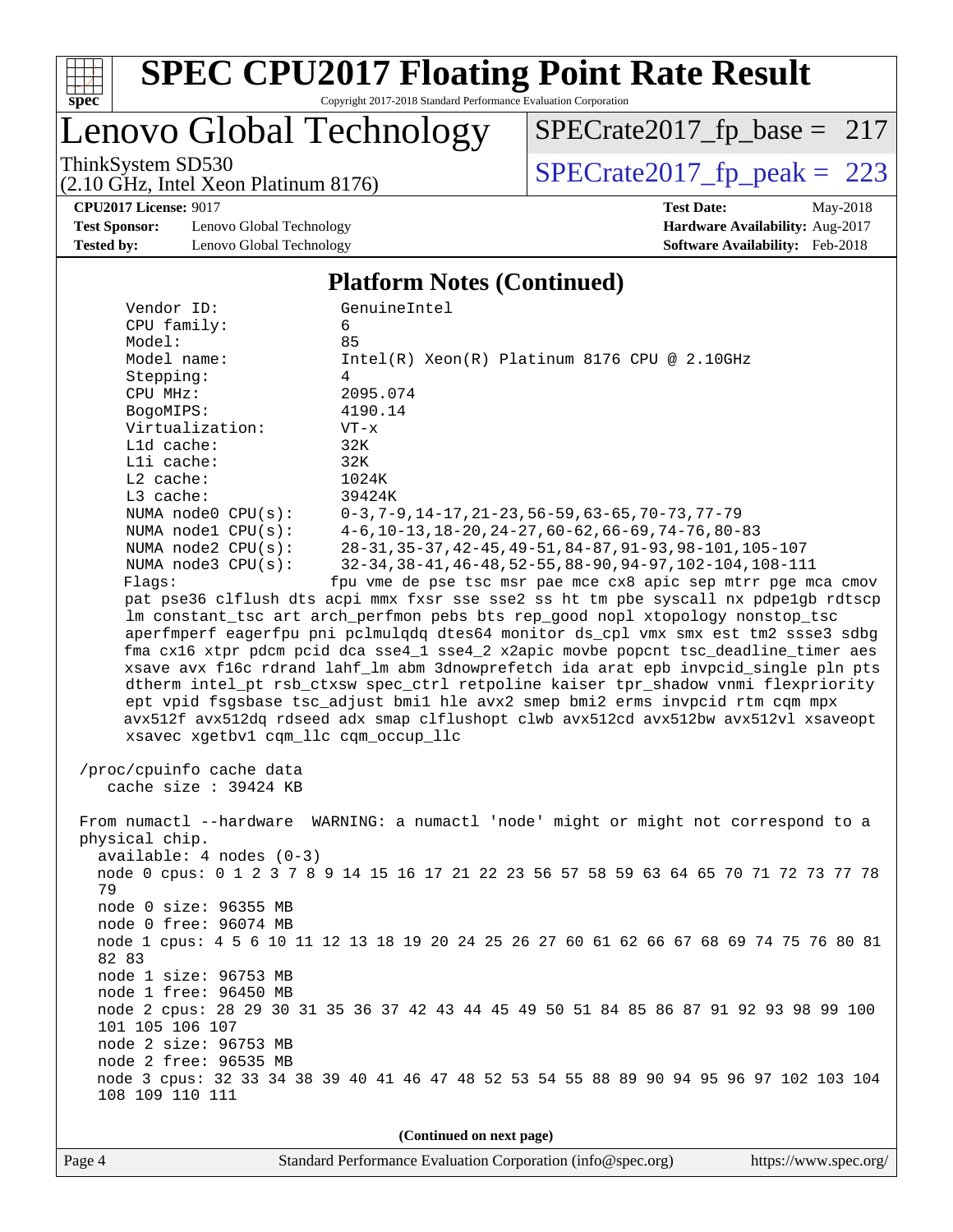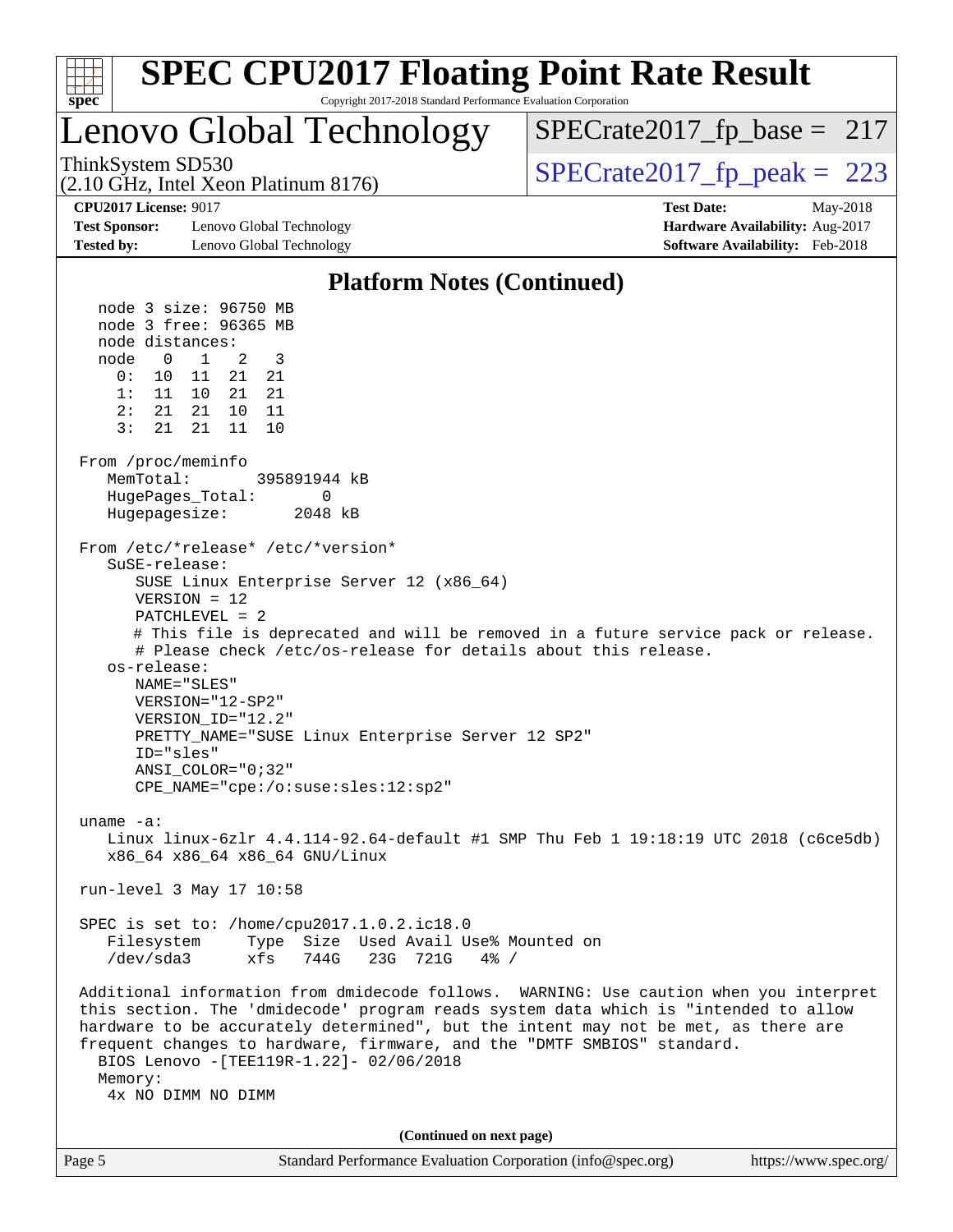

Copyright 2017-2018 Standard Performance Evaluation Corporation

# Lenovo Global Technology

ThinkSystem SD530<br>  $(2.10 \text{ GHz})$  Intel Xeon Platinum 8176) [SPECrate2017\\_fp\\_peak =](http://www.spec.org/auto/cpu2017/Docs/result-fields.html#SPECrate2017fppeak) 223 [SPECrate2017\\_fp\\_base =](http://www.spec.org/auto/cpu2017/Docs/result-fields.html#SPECrate2017fpbase) 217

(2.10 GHz, Intel Xeon Platinum 8176)

**[Test Sponsor:](http://www.spec.org/auto/cpu2017/Docs/result-fields.html#TestSponsor)** Lenovo Global Technology **[Hardware Availability:](http://www.spec.org/auto/cpu2017/Docs/result-fields.html#HardwareAvailability)** Aug-2017 **[Tested by:](http://www.spec.org/auto/cpu2017/Docs/result-fields.html#Testedby)** Lenovo Global Technology **[Software Availability:](http://www.spec.org/auto/cpu2017/Docs/result-fields.html#SoftwareAvailability)** Feb-2018

**[CPU2017 License:](http://www.spec.org/auto/cpu2017/Docs/result-fields.html#CPU2017License)** 9017 **[Test Date:](http://www.spec.org/auto/cpu2017/Docs/result-fields.html#TestDate)** May-2018

#### **[Platform Notes \(Continued\)](http://www.spec.org/auto/cpu2017/Docs/result-fields.html#PlatformNotes)**

12x Samsung M393A4K40BB2-CTD 32 GB 2 rank 2666

(End of data from sysinfo program)

#### **[Compiler Version Notes](http://www.spec.org/auto/cpu2017/Docs/result-fields.html#CompilerVersionNotes)**

| Compuer version rotes                                                                                                      |  |  |  |  |  |  |
|----------------------------------------------------------------------------------------------------------------------------|--|--|--|--|--|--|
| 519.1bm_r(base) 538.imagick_r(base, peak) 544.nab_r(base)<br>CC                                                            |  |  |  |  |  |  |
| icc (ICC) 18.0.0 20170811<br>Copyright (C) 1985-2017 Intel Corporation. All rights reserved.                               |  |  |  |  |  |  |
| 519.1bm_r(peak) 544.nab_r(peak)<br>CC                                                                                      |  |  |  |  |  |  |
| icc (ICC) 18.0.0 20170811<br>Copyright (C) 1985-2017 Intel Corporation. All rights reserved.                               |  |  |  |  |  |  |
| $CXXC 508.namd_r(base) 510.parest_r(base)$                                                                                 |  |  |  |  |  |  |
| icpc (ICC) 18.0.0 20170811<br>Copyright (C) 1985-2017 Intel Corporation. All rights reserved.                              |  |  |  |  |  |  |
| $CXXC$ 508.namd $r$ (peak) 510.parest $r$ (peak)                                                                           |  |  |  |  |  |  |
| icpc (ICC) 18.0.0 20170811<br>Copyright (C) 1985-2017 Intel Corporation. All rights reserved.                              |  |  |  |  |  |  |
| 511.povray_r(base) 526.blender_r(base)<br>CC.                                                                              |  |  |  |  |  |  |
| icpc (ICC) 18.0.0 20170811<br>Copyright (C) 1985-2017 Intel Corporation. All rights reserved.<br>icc (ICC) 18.0.0 20170811 |  |  |  |  |  |  |
| Copyright (C) 1985-2017 Intel Corporation. All rights reserved.                                                            |  |  |  |  |  |  |
| 511.povray_r(peak) 526.blender_r(peak)<br>CC                                                                               |  |  |  |  |  |  |
| (Continued on next page)                                                                                                   |  |  |  |  |  |  |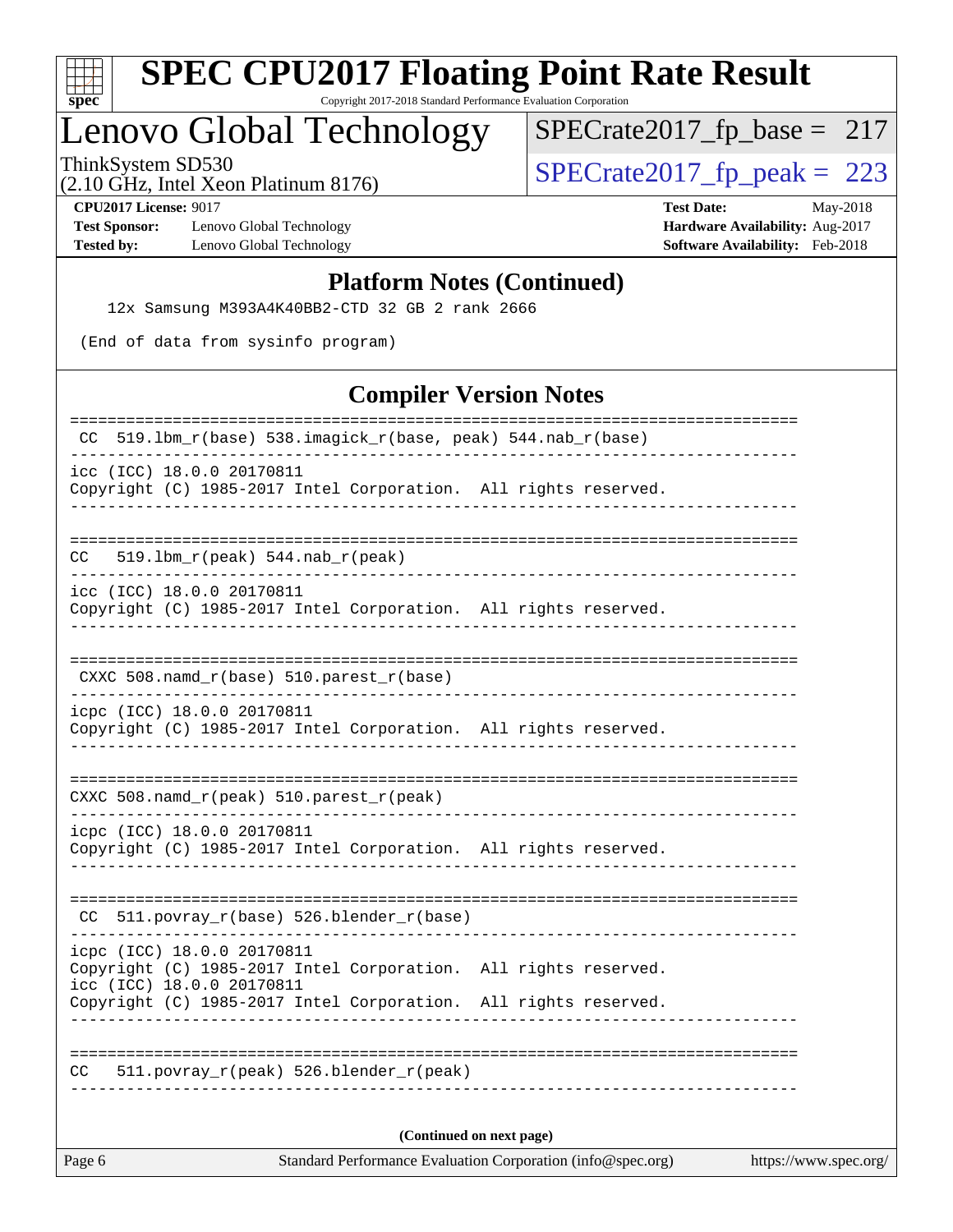

Copyright 2017-2018 Standard Performance Evaluation Corporation

Lenovo Global Technology

ThinkSystem SD530<br>  $(2.10 \text{ GHz})$  Intel Xeon Platinum 8176) [SPECrate2017\\_fp\\_peak =](http://www.spec.org/auto/cpu2017/Docs/result-fields.html#SPECrate2017fppeak) 223

[SPECrate2017\\_fp\\_base =](http://www.spec.org/auto/cpu2017/Docs/result-fields.html#SPECrate2017fpbase) 217

(2.10 GHz, Intel Xeon Platinum 8176)

**[CPU2017 License:](http://www.spec.org/auto/cpu2017/Docs/result-fields.html#CPU2017License)** 9017 **[Test Date:](http://www.spec.org/auto/cpu2017/Docs/result-fields.html#TestDate)** May-2018 **[Test Sponsor:](http://www.spec.org/auto/cpu2017/Docs/result-fields.html#TestSponsor)** Lenovo Global Technology **[Hardware Availability:](http://www.spec.org/auto/cpu2017/Docs/result-fields.html#HardwareAvailability)** Aug-2017 **[Tested by:](http://www.spec.org/auto/cpu2017/Docs/result-fields.html#Testedby)** Lenovo Global Technology **[Software Availability:](http://www.spec.org/auto/cpu2017/Docs/result-fields.html#SoftwareAvailability)** Feb-2018

#### **[Compiler Version Notes \(Continued\)](http://www.spec.org/auto/cpu2017/Docs/result-fields.html#CompilerVersionNotes)**

| Standard Performance Evaluation Corporation (info@spec.org)<br>Page 7<br>https://www.spec.org/ |                                                        |  |                                                                                                                                    |  |  |  |
|------------------------------------------------------------------------------------------------|--------------------------------------------------------|--|------------------------------------------------------------------------------------------------------------------------------------|--|--|--|
|                                                                                                | ifort (IFORT) 18.0.0 20170811                          |  | Copyright (C) 1985-2017 Intel Corporation. All rights reserved.<br>(Continued on next page)                                        |  |  |  |
| CC.                                                                                            | $521.wrf_r(base) 527.cam4_r(base)$                     |  |                                                                                                                                    |  |  |  |
|                                                                                                | ifort (IFORT) 18.0.0 20170811                          |  | Copyright (C) 1985-2017 Intel Corporation. All rights reserved.                                                                    |  |  |  |
| $FC$ 554.roms $_r$ (peak)                                                                      |                                                        |  |                                                                                                                                    |  |  |  |
|                                                                                                | ifort (IFORT) 18.0.0 20170811                          |  | Copyright (C) 1985-2017 Intel Corporation. All rights reserved.                                                                    |  |  |  |
|                                                                                                |                                                        |  | FC 503.bwaves_r(base, peak) 549.fotonik3d_r(base, peak) 554.roms_r(base)                                                           |  |  |  |
|                                                                                                | ifort (IFORT) 18.0.0 20170811                          |  | Copyright (C) 1985-2017 Intel Corporation. All rights reserved.                                                                    |  |  |  |
| icc (ICC) 18.0.0 20170811                                                                      |                                                        |  | Copyright (C) 1985-2017 Intel Corporation. All rights reserved.<br>Copyright (C) 1985-2017 Intel Corporation. All rights reserved. |  |  |  |
|                                                                                                | FC 507.cactuBSSN_r(peak)<br>icpc (ICC) 18.0.0 20170811 |  |                                                                                                                                    |  |  |  |
|                                                                                                |                                                        |  | Copyright (C) 1985-2017 Intel Corporation. All rights reserved.                                                                    |  |  |  |
| icc (ICC) 18.0.0 20170811                                                                      | ifort (IFORT) 18.0.0 20170811                          |  | Copyright (C) 1985-2017 Intel Corporation. All rights reserved.<br>Copyright (C) 1985-2017 Intel Corporation. All rights reserved. |  |  |  |
|                                                                                                | icpc (ICC) 18.0.0 20170811                             |  |                                                                                                                                    |  |  |  |
|                                                                                                | FC 507.cactuBSSN_r(base)                               |  |                                                                                                                                    |  |  |  |
| icc (ICC) 18.0.0 20170811                                                                      |                                                        |  | Copyright (C) 1985-2017 Intel Corporation. All rights reserved.                                                                    |  |  |  |
| icpc (ICC) 18.0.0 20170811                                                                     |                                                        |  | Copyright (C) 1985-2017 Intel Corporation. All rights reserved.                                                                    |  |  |  |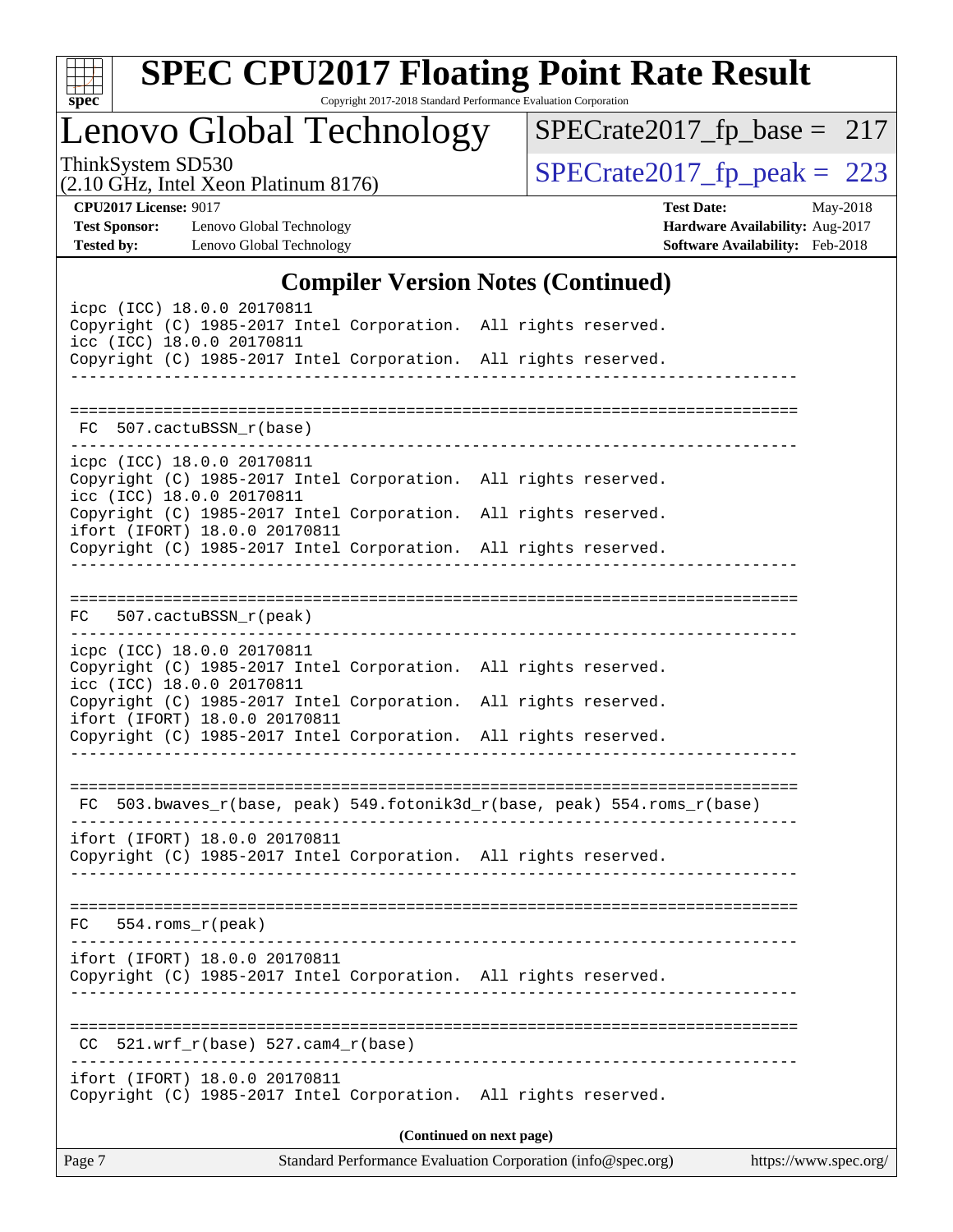| s,<br>0<br>æ<br>Ľ<br>r |  |  |  |  |
|------------------------|--|--|--|--|

### Lenovo Global Technology

ThinkSystem SD530<br>(2.10 GHz, Intel Xeon Platinum 8176) [SPECrate2017\\_fp\\_peak =](http://www.spec.org/auto/cpu2017/Docs/result-fields.html#SPECrate2017fppeak) 223

 $SPECTate2017_fp\_base = 217$ 

(2.10 GHz, Intel Xeon Platinum 8176)

**[CPU2017 License:](http://www.spec.org/auto/cpu2017/Docs/result-fields.html#CPU2017License)** 9017 **[Test Date:](http://www.spec.org/auto/cpu2017/Docs/result-fields.html#TestDate)** May-2018 **[Test Sponsor:](http://www.spec.org/auto/cpu2017/Docs/result-fields.html#TestSponsor)** Lenovo Global Technology **[Hardware Availability:](http://www.spec.org/auto/cpu2017/Docs/result-fields.html#HardwareAvailability)** Aug-2017 [Tested by:](http://www.spec.org/auto/cpu2017/Docs/result-fields.html#Testedby) Lenovo Global Technology **[Software Availability:](http://www.spec.org/auto/cpu2017/Docs/result-fields.html#SoftwareAvailability)** Feb-2018

#### **[Compiler Version Notes \(Continued\)](http://www.spec.org/auto/cpu2017/Docs/result-fields.html#CompilerVersionNotes)**

| icc (ICC) 18.0.0 20170811<br>Copyright (C) 1985-2017 Intel Corporation. All rights reserved.                                                                    |  |
|-----------------------------------------------------------------------------------------------------------------------------------------------------------------|--|
| $CC = 521$ .wrf $r(\text{peak}) = 527$ .cam4 $r(\text{peak})$                                                                                                   |  |
| ifort (IFORT) 18.0.0 20170811                                                                                                                                   |  |
| Copyright (C) 1985-2017 Intel Corporation. All rights reserved.<br>icc (ICC) 18.0.0 20170811<br>Copyright (C) 1985-2017 Intel Corporation. All rights reserved. |  |
|                                                                                                                                                                 |  |

### **[Base Compiler Invocation](http://www.spec.org/auto/cpu2017/Docs/result-fields.html#BaseCompilerInvocation)**

[C benchmarks](http://www.spec.org/auto/cpu2017/Docs/result-fields.html#Cbenchmarks): [icc](http://www.spec.org/cpu2017/results/res2018q2/cpu2017-20180529-06565.flags.html#user_CCbase_intel_icc_18.0_66fc1ee009f7361af1fbd72ca7dcefbb700085f36577c54f309893dd4ec40d12360134090235512931783d35fd58c0460139e722d5067c5574d8eaf2b3e37e92)

[C++ benchmarks:](http://www.spec.org/auto/cpu2017/Docs/result-fields.html#CXXbenchmarks) [icpc](http://www.spec.org/cpu2017/results/res2018q2/cpu2017-20180529-06565.flags.html#user_CXXbase_intel_icpc_18.0_c510b6838c7f56d33e37e94d029a35b4a7bccf4766a728ee175e80a419847e808290a9b78be685c44ab727ea267ec2f070ec5dc83b407c0218cded6866a35d07)

[Fortran benchmarks](http://www.spec.org/auto/cpu2017/Docs/result-fields.html#Fortranbenchmarks): [ifort](http://www.spec.org/cpu2017/results/res2018q2/cpu2017-20180529-06565.flags.html#user_FCbase_intel_ifort_18.0_8111460550e3ca792625aed983ce982f94888b8b503583aa7ba2b8303487b4d8a21a13e7191a45c5fd58ff318f48f9492884d4413fa793fd88dd292cad7027ca)

[Benchmarks using both Fortran and C](http://www.spec.org/auto/cpu2017/Docs/result-fields.html#BenchmarksusingbothFortranandC): [ifort](http://www.spec.org/cpu2017/results/res2018q2/cpu2017-20180529-06565.flags.html#user_CC_FCbase_intel_ifort_18.0_8111460550e3ca792625aed983ce982f94888b8b503583aa7ba2b8303487b4d8a21a13e7191a45c5fd58ff318f48f9492884d4413fa793fd88dd292cad7027ca) [icc](http://www.spec.org/cpu2017/results/res2018q2/cpu2017-20180529-06565.flags.html#user_CC_FCbase_intel_icc_18.0_66fc1ee009f7361af1fbd72ca7dcefbb700085f36577c54f309893dd4ec40d12360134090235512931783d35fd58c0460139e722d5067c5574d8eaf2b3e37e92)

[Benchmarks using both C and C++](http://www.spec.org/auto/cpu2017/Docs/result-fields.html#BenchmarksusingbothCandCXX): [icpc](http://www.spec.org/cpu2017/results/res2018q2/cpu2017-20180529-06565.flags.html#user_CC_CXXbase_intel_icpc_18.0_c510b6838c7f56d33e37e94d029a35b4a7bccf4766a728ee175e80a419847e808290a9b78be685c44ab727ea267ec2f070ec5dc83b407c0218cded6866a35d07) [icc](http://www.spec.org/cpu2017/results/res2018q2/cpu2017-20180529-06565.flags.html#user_CC_CXXbase_intel_icc_18.0_66fc1ee009f7361af1fbd72ca7dcefbb700085f36577c54f309893dd4ec40d12360134090235512931783d35fd58c0460139e722d5067c5574d8eaf2b3e37e92)

[Benchmarks using Fortran, C, and C++:](http://www.spec.org/auto/cpu2017/Docs/result-fields.html#BenchmarksusingFortranCandCXX) [icpc](http://www.spec.org/cpu2017/results/res2018q2/cpu2017-20180529-06565.flags.html#user_CC_CXX_FCbase_intel_icpc_18.0_c510b6838c7f56d33e37e94d029a35b4a7bccf4766a728ee175e80a419847e808290a9b78be685c44ab727ea267ec2f070ec5dc83b407c0218cded6866a35d07) [icc](http://www.spec.org/cpu2017/results/res2018q2/cpu2017-20180529-06565.flags.html#user_CC_CXX_FCbase_intel_icc_18.0_66fc1ee009f7361af1fbd72ca7dcefbb700085f36577c54f309893dd4ec40d12360134090235512931783d35fd58c0460139e722d5067c5574d8eaf2b3e37e92) [ifort](http://www.spec.org/cpu2017/results/res2018q2/cpu2017-20180529-06565.flags.html#user_CC_CXX_FCbase_intel_ifort_18.0_8111460550e3ca792625aed983ce982f94888b8b503583aa7ba2b8303487b4d8a21a13e7191a45c5fd58ff318f48f9492884d4413fa793fd88dd292cad7027ca)

### **[Base Portability Flags](http://www.spec.org/auto/cpu2017/Docs/result-fields.html#BasePortabilityFlags)**

 503.bwaves\_r: [-DSPEC\\_LP64](http://www.spec.org/cpu2017/results/res2018q2/cpu2017-20180529-06565.flags.html#suite_basePORTABILITY503_bwaves_r_DSPEC_LP64) 507.cactuBSSN\_r: [-DSPEC\\_LP64](http://www.spec.org/cpu2017/results/res2018q2/cpu2017-20180529-06565.flags.html#suite_basePORTABILITY507_cactuBSSN_r_DSPEC_LP64) 508.namd\_r: [-DSPEC\\_LP64](http://www.spec.org/cpu2017/results/res2018q2/cpu2017-20180529-06565.flags.html#suite_basePORTABILITY508_namd_r_DSPEC_LP64) 510.parest\_r: [-DSPEC\\_LP64](http://www.spec.org/cpu2017/results/res2018q2/cpu2017-20180529-06565.flags.html#suite_basePORTABILITY510_parest_r_DSPEC_LP64) 511.povray\_r: [-DSPEC\\_LP64](http://www.spec.org/cpu2017/results/res2018q2/cpu2017-20180529-06565.flags.html#suite_basePORTABILITY511_povray_r_DSPEC_LP64) 519.lbm\_r: [-DSPEC\\_LP64](http://www.spec.org/cpu2017/results/res2018q2/cpu2017-20180529-06565.flags.html#suite_basePORTABILITY519_lbm_r_DSPEC_LP64) 521.wrf\_r: [-DSPEC\\_LP64](http://www.spec.org/cpu2017/results/res2018q2/cpu2017-20180529-06565.flags.html#suite_basePORTABILITY521_wrf_r_DSPEC_LP64) [-DSPEC\\_CASE\\_FLAG](http://www.spec.org/cpu2017/results/res2018q2/cpu2017-20180529-06565.flags.html#b521.wrf_r_baseCPORTABILITY_DSPEC_CASE_FLAG) [-convert big\\_endian](http://www.spec.org/cpu2017/results/res2018q2/cpu2017-20180529-06565.flags.html#user_baseFPORTABILITY521_wrf_r_convert_big_endian_c3194028bc08c63ac5d04de18c48ce6d347e4e562e8892b8bdbdc0214820426deb8554edfa529a3fb25a586e65a3d812c835984020483e7e73212c4d31a38223) 526.blender\_r: [-DSPEC\\_LP64](http://www.spec.org/cpu2017/results/res2018q2/cpu2017-20180529-06565.flags.html#suite_basePORTABILITY526_blender_r_DSPEC_LP64) [-DSPEC\\_LINUX](http://www.spec.org/cpu2017/results/res2018q2/cpu2017-20180529-06565.flags.html#b526.blender_r_baseCPORTABILITY_DSPEC_LINUX) [-funsigned-char](http://www.spec.org/cpu2017/results/res2018q2/cpu2017-20180529-06565.flags.html#user_baseCPORTABILITY526_blender_r_force_uchar_40c60f00ab013830e2dd6774aeded3ff59883ba5a1fc5fc14077f794d777847726e2a5858cbc7672e36e1b067e7e5c1d9a74f7176df07886a243d7cc18edfe67)

**(Continued on next page)**

Page 8 Standard Performance Evaluation Corporation [\(info@spec.org\)](mailto:info@spec.org) <https://www.spec.org/>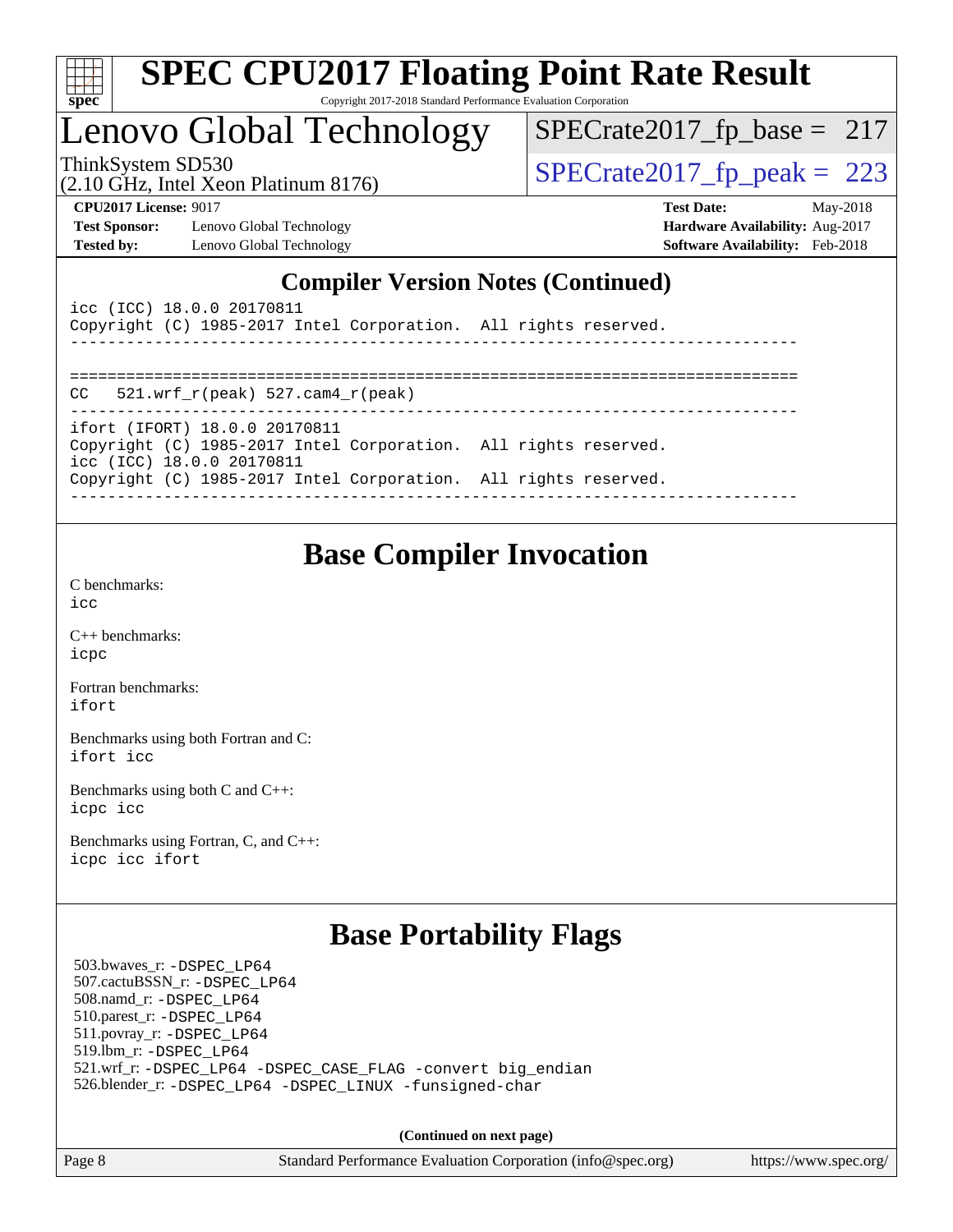

### Lenovo Global Technology

 $SPECTate2017_fp\_base = 217$ 

(2.10 GHz, Intel Xeon Platinum 8176)

ThinkSystem SD530<br>  $\frac{10.647 \text{ J} \cdot \text{m}^2}{10.647 \text{ J} \cdot \text{m}^2}$  [SPECrate2017\\_fp\\_peak =](http://www.spec.org/auto/cpu2017/Docs/result-fields.html#SPECrate2017fppeak) 223

**[Test Sponsor:](http://www.spec.org/auto/cpu2017/Docs/result-fields.html#TestSponsor)** Lenovo Global Technology **[Hardware Availability:](http://www.spec.org/auto/cpu2017/Docs/result-fields.html#HardwareAvailability)** Aug-2017 **[Tested by:](http://www.spec.org/auto/cpu2017/Docs/result-fields.html#Testedby)** Lenovo Global Technology **[Software Availability:](http://www.spec.org/auto/cpu2017/Docs/result-fields.html#SoftwareAvailability)** Feb-2018

**[CPU2017 License:](http://www.spec.org/auto/cpu2017/Docs/result-fields.html#CPU2017License)** 9017 **[Test Date:](http://www.spec.org/auto/cpu2017/Docs/result-fields.html#TestDate)** May-2018

### **[Base Portability Flags \(Continued\)](http://www.spec.org/auto/cpu2017/Docs/result-fields.html#BasePortabilityFlags)**

 527.cam4\_r: [-DSPEC\\_LP64](http://www.spec.org/cpu2017/results/res2018q2/cpu2017-20180529-06565.flags.html#suite_basePORTABILITY527_cam4_r_DSPEC_LP64) [-DSPEC\\_CASE\\_FLAG](http://www.spec.org/cpu2017/results/res2018q2/cpu2017-20180529-06565.flags.html#b527.cam4_r_baseCPORTABILITY_DSPEC_CASE_FLAG) 538.imagick\_r: [-DSPEC\\_LP64](http://www.spec.org/cpu2017/results/res2018q2/cpu2017-20180529-06565.flags.html#suite_basePORTABILITY538_imagick_r_DSPEC_LP64) 544.nab\_r: [-DSPEC\\_LP64](http://www.spec.org/cpu2017/results/res2018q2/cpu2017-20180529-06565.flags.html#suite_basePORTABILITY544_nab_r_DSPEC_LP64) 549.fotonik3d\_r: [-DSPEC\\_LP64](http://www.spec.org/cpu2017/results/res2018q2/cpu2017-20180529-06565.flags.html#suite_basePORTABILITY549_fotonik3d_r_DSPEC_LP64) 554.roms\_r: [-DSPEC\\_LP64](http://www.spec.org/cpu2017/results/res2018q2/cpu2017-20180529-06565.flags.html#suite_basePORTABILITY554_roms_r_DSPEC_LP64)

### **[Base Optimization Flags](http://www.spec.org/auto/cpu2017/Docs/result-fields.html#BaseOptimizationFlags)**

[C benchmarks](http://www.spec.org/auto/cpu2017/Docs/result-fields.html#Cbenchmarks):

[-xCORE-AVX2](http://www.spec.org/cpu2017/results/res2018q2/cpu2017-20180529-06565.flags.html#user_CCbase_f-xCORE-AVX2) [-ipo](http://www.spec.org/cpu2017/results/res2018q2/cpu2017-20180529-06565.flags.html#user_CCbase_f-ipo) [-O3](http://www.spec.org/cpu2017/results/res2018q2/cpu2017-20180529-06565.flags.html#user_CCbase_f-O3) [-no-prec-div](http://www.spec.org/cpu2017/results/res2018q2/cpu2017-20180529-06565.flags.html#user_CCbase_f-no-prec-div) [-qopt-prefetch](http://www.spec.org/cpu2017/results/res2018q2/cpu2017-20180529-06565.flags.html#user_CCbase_f-qopt-prefetch) [-ffinite-math-only](http://www.spec.org/cpu2017/results/res2018q2/cpu2017-20180529-06565.flags.html#user_CCbase_f_finite_math_only_cb91587bd2077682c4b38af759c288ed7c732db004271a9512da14a4f8007909a5f1427ecbf1a0fb78ff2a814402c6114ac565ca162485bbcae155b5e4258871) [-qopt-mem-layout-trans=3](http://www.spec.org/cpu2017/results/res2018q2/cpu2017-20180529-06565.flags.html#user_CCbase_f-qopt-mem-layout-trans_de80db37974c74b1f0e20d883f0b675c88c3b01e9d123adea9b28688d64333345fb62bc4a798493513fdb68f60282f9a726aa07f478b2f7113531aecce732043)

[C++ benchmarks:](http://www.spec.org/auto/cpu2017/Docs/result-fields.html#CXXbenchmarks)

```
-xCORE-AVX2 -ipo -O3 -no-prec-div -qopt-prefetch -ffinite-math-only
-qopt-mem-layout-trans=3
```
[Fortran benchmarks](http://www.spec.org/auto/cpu2017/Docs/result-fields.html#Fortranbenchmarks): [-xCORE-AVX2](http://www.spec.org/cpu2017/results/res2018q2/cpu2017-20180529-06565.flags.html#user_FCbase_f-xCORE-AVX2) [-ipo](http://www.spec.org/cpu2017/results/res2018q2/cpu2017-20180529-06565.flags.html#user_FCbase_f-ipo) [-O3](http://www.spec.org/cpu2017/results/res2018q2/cpu2017-20180529-06565.flags.html#user_FCbase_f-O3) [-no-prec-div](http://www.spec.org/cpu2017/results/res2018q2/cpu2017-20180529-06565.flags.html#user_FCbase_f-no-prec-div) [-qopt-prefetch](http://www.spec.org/cpu2017/results/res2018q2/cpu2017-20180529-06565.flags.html#user_FCbase_f-qopt-prefetch) [-ffinite-math-only](http://www.spec.org/cpu2017/results/res2018q2/cpu2017-20180529-06565.flags.html#user_FCbase_f_finite_math_only_cb91587bd2077682c4b38af759c288ed7c732db004271a9512da14a4f8007909a5f1427ecbf1a0fb78ff2a814402c6114ac565ca162485bbcae155b5e4258871) [-qopt-mem-layout-trans=3](http://www.spec.org/cpu2017/results/res2018q2/cpu2017-20180529-06565.flags.html#user_FCbase_f-qopt-mem-layout-trans_de80db37974c74b1f0e20d883f0b675c88c3b01e9d123adea9b28688d64333345fb62bc4a798493513fdb68f60282f9a726aa07f478b2f7113531aecce732043) [-nostandard-realloc-lhs](http://www.spec.org/cpu2017/results/res2018q2/cpu2017-20180529-06565.flags.html#user_FCbase_f_2003_std_realloc_82b4557e90729c0f113870c07e44d33d6f5a304b4f63d4c15d2d0f1fab99f5daaed73bdb9275d9ae411527f28b936061aa8b9c8f2d63842963b95c9dd6426b8a) [-align array32byte](http://www.spec.org/cpu2017/results/res2018q2/cpu2017-20180529-06565.flags.html#user_FCbase_align_array32byte_b982fe038af199962ba9a80c053b8342c548c85b40b8e86eb3cc33dee0d7986a4af373ac2d51c3f7cf710a18d62fdce2948f201cd044323541f22fc0fffc51b6)

[Benchmarks using both Fortran and C](http://www.spec.org/auto/cpu2017/Docs/result-fields.html#BenchmarksusingbothFortranandC):

[-xCORE-AVX2](http://www.spec.org/cpu2017/results/res2018q2/cpu2017-20180529-06565.flags.html#user_CC_FCbase_f-xCORE-AVX2) [-ipo](http://www.spec.org/cpu2017/results/res2018q2/cpu2017-20180529-06565.flags.html#user_CC_FCbase_f-ipo) [-O3](http://www.spec.org/cpu2017/results/res2018q2/cpu2017-20180529-06565.flags.html#user_CC_FCbase_f-O3) [-no-prec-div](http://www.spec.org/cpu2017/results/res2018q2/cpu2017-20180529-06565.flags.html#user_CC_FCbase_f-no-prec-div) [-qopt-prefetch](http://www.spec.org/cpu2017/results/res2018q2/cpu2017-20180529-06565.flags.html#user_CC_FCbase_f-qopt-prefetch) [-ffinite-math-only](http://www.spec.org/cpu2017/results/res2018q2/cpu2017-20180529-06565.flags.html#user_CC_FCbase_f_finite_math_only_cb91587bd2077682c4b38af759c288ed7c732db004271a9512da14a4f8007909a5f1427ecbf1a0fb78ff2a814402c6114ac565ca162485bbcae155b5e4258871) [-qopt-mem-layout-trans=3](http://www.spec.org/cpu2017/results/res2018q2/cpu2017-20180529-06565.flags.html#user_CC_FCbase_f-qopt-mem-layout-trans_de80db37974c74b1f0e20d883f0b675c88c3b01e9d123adea9b28688d64333345fb62bc4a798493513fdb68f60282f9a726aa07f478b2f7113531aecce732043) [-nostandard-realloc-lhs](http://www.spec.org/cpu2017/results/res2018q2/cpu2017-20180529-06565.flags.html#user_CC_FCbase_f_2003_std_realloc_82b4557e90729c0f113870c07e44d33d6f5a304b4f63d4c15d2d0f1fab99f5daaed73bdb9275d9ae411527f28b936061aa8b9c8f2d63842963b95c9dd6426b8a) [-align array32byte](http://www.spec.org/cpu2017/results/res2018q2/cpu2017-20180529-06565.flags.html#user_CC_FCbase_align_array32byte_b982fe038af199962ba9a80c053b8342c548c85b40b8e86eb3cc33dee0d7986a4af373ac2d51c3f7cf710a18d62fdce2948f201cd044323541f22fc0fffc51b6)

[Benchmarks using both C and C++](http://www.spec.org/auto/cpu2017/Docs/result-fields.html#BenchmarksusingbothCandCXX): [-xCORE-AVX2](http://www.spec.org/cpu2017/results/res2018q2/cpu2017-20180529-06565.flags.html#user_CC_CXXbase_f-xCORE-AVX2) [-ipo](http://www.spec.org/cpu2017/results/res2018q2/cpu2017-20180529-06565.flags.html#user_CC_CXXbase_f-ipo) [-O3](http://www.spec.org/cpu2017/results/res2018q2/cpu2017-20180529-06565.flags.html#user_CC_CXXbase_f-O3) [-no-prec-div](http://www.spec.org/cpu2017/results/res2018q2/cpu2017-20180529-06565.flags.html#user_CC_CXXbase_f-no-prec-div) [-qopt-prefetch](http://www.spec.org/cpu2017/results/res2018q2/cpu2017-20180529-06565.flags.html#user_CC_CXXbase_f-qopt-prefetch) [-ffinite-math-only](http://www.spec.org/cpu2017/results/res2018q2/cpu2017-20180529-06565.flags.html#user_CC_CXXbase_f_finite_math_only_cb91587bd2077682c4b38af759c288ed7c732db004271a9512da14a4f8007909a5f1427ecbf1a0fb78ff2a814402c6114ac565ca162485bbcae155b5e4258871) [-qopt-mem-layout-trans=3](http://www.spec.org/cpu2017/results/res2018q2/cpu2017-20180529-06565.flags.html#user_CC_CXXbase_f-qopt-mem-layout-trans_de80db37974c74b1f0e20d883f0b675c88c3b01e9d123adea9b28688d64333345fb62bc4a798493513fdb68f60282f9a726aa07f478b2f7113531aecce732043)

[Benchmarks using Fortran, C, and C++:](http://www.spec.org/auto/cpu2017/Docs/result-fields.html#BenchmarksusingFortranCandCXX) [-xCORE-AVX2](http://www.spec.org/cpu2017/results/res2018q2/cpu2017-20180529-06565.flags.html#user_CC_CXX_FCbase_f-xCORE-AVX2) [-ipo](http://www.spec.org/cpu2017/results/res2018q2/cpu2017-20180529-06565.flags.html#user_CC_CXX_FCbase_f-ipo) [-O3](http://www.spec.org/cpu2017/results/res2018q2/cpu2017-20180529-06565.flags.html#user_CC_CXX_FCbase_f-O3) [-no-prec-div](http://www.spec.org/cpu2017/results/res2018q2/cpu2017-20180529-06565.flags.html#user_CC_CXX_FCbase_f-no-prec-div) [-qopt-prefetch](http://www.spec.org/cpu2017/results/res2018q2/cpu2017-20180529-06565.flags.html#user_CC_CXX_FCbase_f-qopt-prefetch) [-ffinite-math-only](http://www.spec.org/cpu2017/results/res2018q2/cpu2017-20180529-06565.flags.html#user_CC_CXX_FCbase_f_finite_math_only_cb91587bd2077682c4b38af759c288ed7c732db004271a9512da14a4f8007909a5f1427ecbf1a0fb78ff2a814402c6114ac565ca162485bbcae155b5e4258871) [-qopt-mem-layout-trans=3](http://www.spec.org/cpu2017/results/res2018q2/cpu2017-20180529-06565.flags.html#user_CC_CXX_FCbase_f-qopt-mem-layout-trans_de80db37974c74b1f0e20d883f0b675c88c3b01e9d123adea9b28688d64333345fb62bc4a798493513fdb68f60282f9a726aa07f478b2f7113531aecce732043) [-nostandard-realloc-lhs](http://www.spec.org/cpu2017/results/res2018q2/cpu2017-20180529-06565.flags.html#user_CC_CXX_FCbase_f_2003_std_realloc_82b4557e90729c0f113870c07e44d33d6f5a304b4f63d4c15d2d0f1fab99f5daaed73bdb9275d9ae411527f28b936061aa8b9c8f2d63842963b95c9dd6426b8a) [-align array32byte](http://www.spec.org/cpu2017/results/res2018q2/cpu2017-20180529-06565.flags.html#user_CC_CXX_FCbase_align_array32byte_b982fe038af199962ba9a80c053b8342c548c85b40b8e86eb3cc33dee0d7986a4af373ac2d51c3f7cf710a18d62fdce2948f201cd044323541f22fc0fffc51b6)

### **[Base Other Flags](http://www.spec.org/auto/cpu2017/Docs/result-fields.html#BaseOtherFlags)**

[C benchmarks](http://www.spec.org/auto/cpu2017/Docs/result-fields.html#Cbenchmarks):  $-m64 - std = c11$  $-m64 - std = c11$ 

[C++ benchmarks:](http://www.spec.org/auto/cpu2017/Docs/result-fields.html#CXXbenchmarks)  $-m64$ 

[Fortran benchmarks](http://www.spec.org/auto/cpu2017/Docs/result-fields.html#Fortranbenchmarks): [-m64](http://www.spec.org/cpu2017/results/res2018q2/cpu2017-20180529-06565.flags.html#user_FCbase_intel_intel64_18.0_af43caccfc8ded86e7699f2159af6efc7655f51387b94da716254467f3c01020a5059329e2569e4053f409e7c9202a7efc638f7a6d1ffb3f52dea4a3e31d82ab)

**(Continued on next page)**

Page 9 Standard Performance Evaluation Corporation [\(info@spec.org\)](mailto:info@spec.org) <https://www.spec.org/>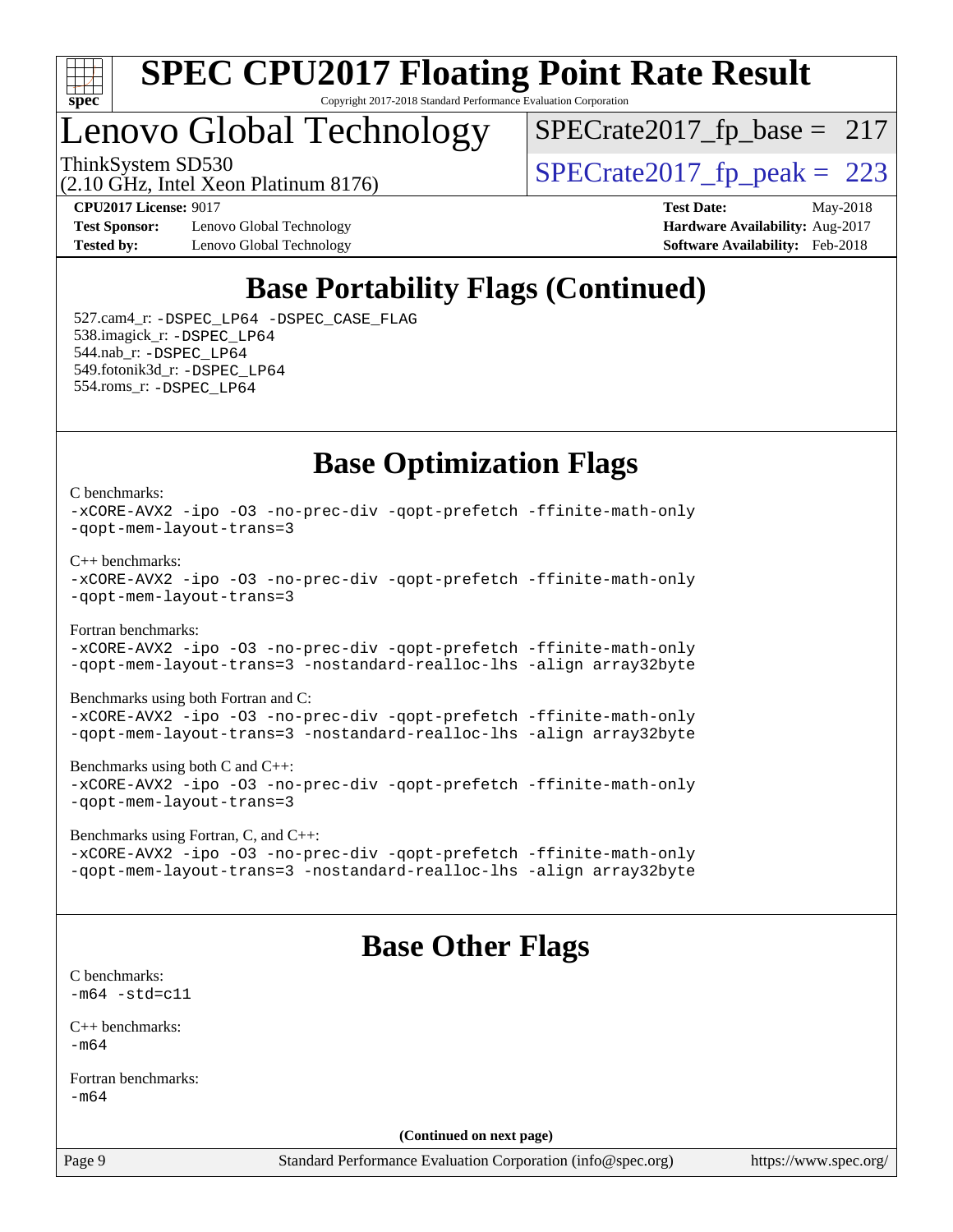

## Lenovo Global Technology

 $SPECTate2017_fp\_base = 217$ 

(2.10 GHz, Intel Xeon Platinum 8176)

ThinkSystem SD530<br>(2.10 GHz, Intel Xeon Platinum 8176)  $\begin{array}{r} | \text{SPECrate2017\_fp\_peak} = 223 \end{array}$ 

**[Test Sponsor:](http://www.spec.org/auto/cpu2017/Docs/result-fields.html#TestSponsor)** Lenovo Global Technology **[Hardware Availability:](http://www.spec.org/auto/cpu2017/Docs/result-fields.html#HardwareAvailability)** Aug-2017 **[Tested by:](http://www.spec.org/auto/cpu2017/Docs/result-fields.html#Testedby)** Lenovo Global Technology **[Software Availability:](http://www.spec.org/auto/cpu2017/Docs/result-fields.html#SoftwareAvailability)** Feb-2018

**[CPU2017 License:](http://www.spec.org/auto/cpu2017/Docs/result-fields.html#CPU2017License)** 9017 **[Test Date:](http://www.spec.org/auto/cpu2017/Docs/result-fields.html#TestDate)** May-2018

### **[Base Other Flags \(Continued\)](http://www.spec.org/auto/cpu2017/Docs/result-fields.html#BaseOtherFlags)**

[Benchmarks using both Fortran and C](http://www.spec.org/auto/cpu2017/Docs/result-fields.html#BenchmarksusingbothFortranandC):  $-m64 - std= c11$  $-m64 - std= c11$ 

[Benchmarks using both C and C++](http://www.spec.org/auto/cpu2017/Docs/result-fields.html#BenchmarksusingbothCandCXX):  $-m64 - std = c11$  $-m64 - std = c11$ 

[Benchmarks using Fortran, C, and C++:](http://www.spec.org/auto/cpu2017/Docs/result-fields.html#BenchmarksusingFortranCandCXX)  $-m64 - std = c11$  $-m64 - std = c11$ 

### **[Peak Compiler Invocation](http://www.spec.org/auto/cpu2017/Docs/result-fields.html#PeakCompilerInvocation)**

[C benchmarks](http://www.spec.org/auto/cpu2017/Docs/result-fields.html#Cbenchmarks): [icc](http://www.spec.org/cpu2017/results/res2018q2/cpu2017-20180529-06565.flags.html#user_CCpeak_intel_icc_18.0_66fc1ee009f7361af1fbd72ca7dcefbb700085f36577c54f309893dd4ec40d12360134090235512931783d35fd58c0460139e722d5067c5574d8eaf2b3e37e92)

[C++ benchmarks:](http://www.spec.org/auto/cpu2017/Docs/result-fields.html#CXXbenchmarks) [icpc](http://www.spec.org/cpu2017/results/res2018q2/cpu2017-20180529-06565.flags.html#user_CXXpeak_intel_icpc_18.0_c510b6838c7f56d33e37e94d029a35b4a7bccf4766a728ee175e80a419847e808290a9b78be685c44ab727ea267ec2f070ec5dc83b407c0218cded6866a35d07)

[Fortran benchmarks](http://www.spec.org/auto/cpu2017/Docs/result-fields.html#Fortranbenchmarks): [ifort](http://www.spec.org/cpu2017/results/res2018q2/cpu2017-20180529-06565.flags.html#user_FCpeak_intel_ifort_18.0_8111460550e3ca792625aed983ce982f94888b8b503583aa7ba2b8303487b4d8a21a13e7191a45c5fd58ff318f48f9492884d4413fa793fd88dd292cad7027ca)

[Benchmarks using both Fortran and C](http://www.spec.org/auto/cpu2017/Docs/result-fields.html#BenchmarksusingbothFortranandC): [ifort](http://www.spec.org/cpu2017/results/res2018q2/cpu2017-20180529-06565.flags.html#user_CC_FCpeak_intel_ifort_18.0_8111460550e3ca792625aed983ce982f94888b8b503583aa7ba2b8303487b4d8a21a13e7191a45c5fd58ff318f48f9492884d4413fa793fd88dd292cad7027ca) [icc](http://www.spec.org/cpu2017/results/res2018q2/cpu2017-20180529-06565.flags.html#user_CC_FCpeak_intel_icc_18.0_66fc1ee009f7361af1fbd72ca7dcefbb700085f36577c54f309893dd4ec40d12360134090235512931783d35fd58c0460139e722d5067c5574d8eaf2b3e37e92)

[Benchmarks using both C and C++](http://www.spec.org/auto/cpu2017/Docs/result-fields.html#BenchmarksusingbothCandCXX): [icpc](http://www.spec.org/cpu2017/results/res2018q2/cpu2017-20180529-06565.flags.html#user_CC_CXXpeak_intel_icpc_18.0_c510b6838c7f56d33e37e94d029a35b4a7bccf4766a728ee175e80a419847e808290a9b78be685c44ab727ea267ec2f070ec5dc83b407c0218cded6866a35d07) [icc](http://www.spec.org/cpu2017/results/res2018q2/cpu2017-20180529-06565.flags.html#user_CC_CXXpeak_intel_icc_18.0_66fc1ee009f7361af1fbd72ca7dcefbb700085f36577c54f309893dd4ec40d12360134090235512931783d35fd58c0460139e722d5067c5574d8eaf2b3e37e92)

[Benchmarks using Fortran, C, and C++:](http://www.spec.org/auto/cpu2017/Docs/result-fields.html#BenchmarksusingFortranCandCXX) [icpc](http://www.spec.org/cpu2017/results/res2018q2/cpu2017-20180529-06565.flags.html#user_CC_CXX_FCpeak_intel_icpc_18.0_c510b6838c7f56d33e37e94d029a35b4a7bccf4766a728ee175e80a419847e808290a9b78be685c44ab727ea267ec2f070ec5dc83b407c0218cded6866a35d07) [icc](http://www.spec.org/cpu2017/results/res2018q2/cpu2017-20180529-06565.flags.html#user_CC_CXX_FCpeak_intel_icc_18.0_66fc1ee009f7361af1fbd72ca7dcefbb700085f36577c54f309893dd4ec40d12360134090235512931783d35fd58c0460139e722d5067c5574d8eaf2b3e37e92) [ifort](http://www.spec.org/cpu2017/results/res2018q2/cpu2017-20180529-06565.flags.html#user_CC_CXX_FCpeak_intel_ifort_18.0_8111460550e3ca792625aed983ce982f94888b8b503583aa7ba2b8303487b4d8a21a13e7191a45c5fd58ff318f48f9492884d4413fa793fd88dd292cad7027ca)

### **[Peak Portability Flags](http://www.spec.org/auto/cpu2017/Docs/result-fields.html#PeakPortabilityFlags)**

Same as Base Portability Flags

### **[Peak Optimization Flags](http://www.spec.org/auto/cpu2017/Docs/result-fields.html#PeakOptimizationFlags)**

[C benchmarks](http://www.spec.org/auto/cpu2017/Docs/result-fields.html#Cbenchmarks):

**(Continued on next page)**

Page 10 Standard Performance Evaluation Corporation [\(info@spec.org\)](mailto:info@spec.org) <https://www.spec.org/>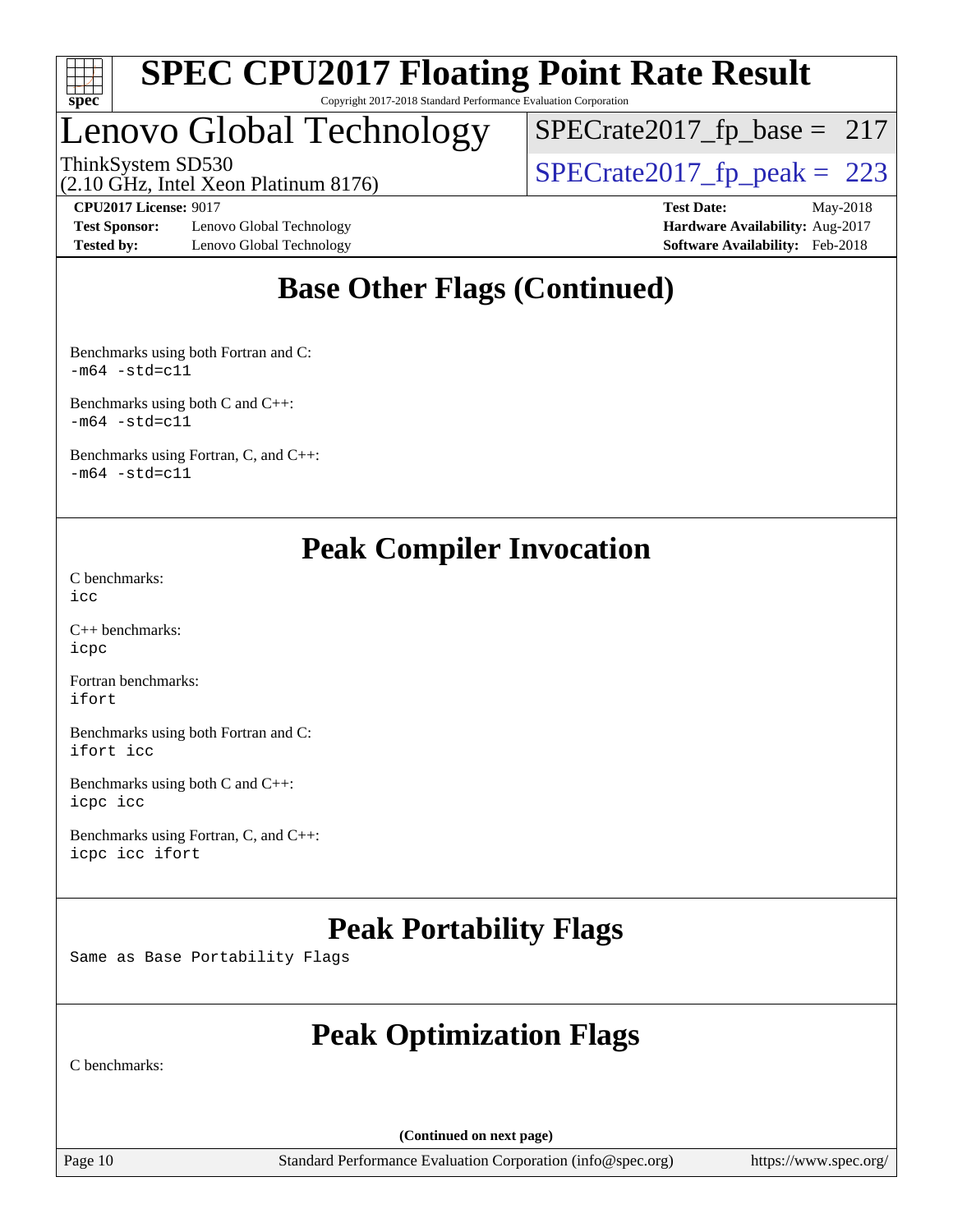

Copyright 2017-2018 Standard Performance Evaluation Corporation

### Lenovo Global Technology

ThinkSystem SD530<br>  $\frac{10.647 \text{ J} \cdot \text{m}^2}{10.647 \text{ J} \cdot \text{m}^2}$  [SPECrate2017\\_fp\\_peak =](http://www.spec.org/auto/cpu2017/Docs/result-fields.html#SPECrate2017fppeak) 223  $SPECTate2017_fp\_base = 217$ 

(2.10 GHz, Intel Xeon Platinum 8176)

**[Test Sponsor:](http://www.spec.org/auto/cpu2017/Docs/result-fields.html#TestSponsor)** Lenovo Global Technology **[Hardware Availability:](http://www.spec.org/auto/cpu2017/Docs/result-fields.html#HardwareAvailability)** Aug-2017 **[Tested by:](http://www.spec.org/auto/cpu2017/Docs/result-fields.html#Testedby)** Lenovo Global Technology **[Software Availability:](http://www.spec.org/auto/cpu2017/Docs/result-fields.html#SoftwareAvailability)** Feb-2018

**[CPU2017 License:](http://www.spec.org/auto/cpu2017/Docs/result-fields.html#CPU2017License)** 9017 **[Test Date:](http://www.spec.org/auto/cpu2017/Docs/result-fields.html#TestDate)** May-2018

### **[Peak Optimization Flags \(Continued\)](http://www.spec.org/auto/cpu2017/Docs/result-fields.html#PeakOptimizationFlags)**

```
 519.lbm_r: -prof-gen(pass 1) -prof-use(pass 2) -ipo -xCORE-AVX2 -O3
-no-prec-div -qopt-prefetch -ffinite-math-only
-qopt-mem-layout-trans=3
 538.imagick_r: -xCORE-AVX2 -ipo -O3 -no-prec-div -qopt-prefetch
-ffinite-math-only -qopt-mem-layout-trans=3
 544.nab_r: Same as 519.lbm_r
C++ benchmarks: 
-prof-gen(pass 1) -prof-use(pass 2) -ipo -xCORE-AVX2 -O3
-no-prec-div -qopt-prefetch -ffinite-math-only
-qopt-mem-layout-trans=3
Fortran benchmarks: 
 503.bwaves_r: -xCORE-AVX2 -ipo -O3 -no-prec-div -qopt-prefetch
-ffinite-math-only -qopt-mem-layout-trans=3
-nostandard-realloc-lhs -align array32byte
 549.fotonik3d_r: Same as 503.bwaves_r
 554.roms_r: -prof-gen(pass 1) -prof-use(pass 2) -ipo -xCORE-AVX2 -O3
-no-prec-div -qopt-prefetch -ffinite-math-only
-qopt-mem-layout-trans=3 -nostandard-realloc-lhs
-align array32byte
Benchmarks using both Fortran and C: 
-prof-gen(pass 1) -prof-use(pass 2) -ipo -xCORE-AVX2 -O3
-no-prec-div -qopt-prefetch -ffinite-math-only
-qopt-mem-layout-trans=3 -nostandard-realloc-lhs -align array32byte
Benchmarks using both C and C++: 
-prof-gen(pass 1) -prof-use(pass 2) -ipo -xCORE-AVX2 -O3
-no-prec-div -qopt-prefetch -ffinite-math-only
-qopt-mem-layout-trans=3
Benchmarks using Fortran, C, and C++: 
-prof-gen(pass 1) -prof-use(pass 2) -ipo -xCORE-AVX2 -O3
-no-prec-div -qopt-prefetch -ffinite-math-only
-qopt-mem-layout-trans=3 -nostandard-realloc-lhs -align array32byte
```